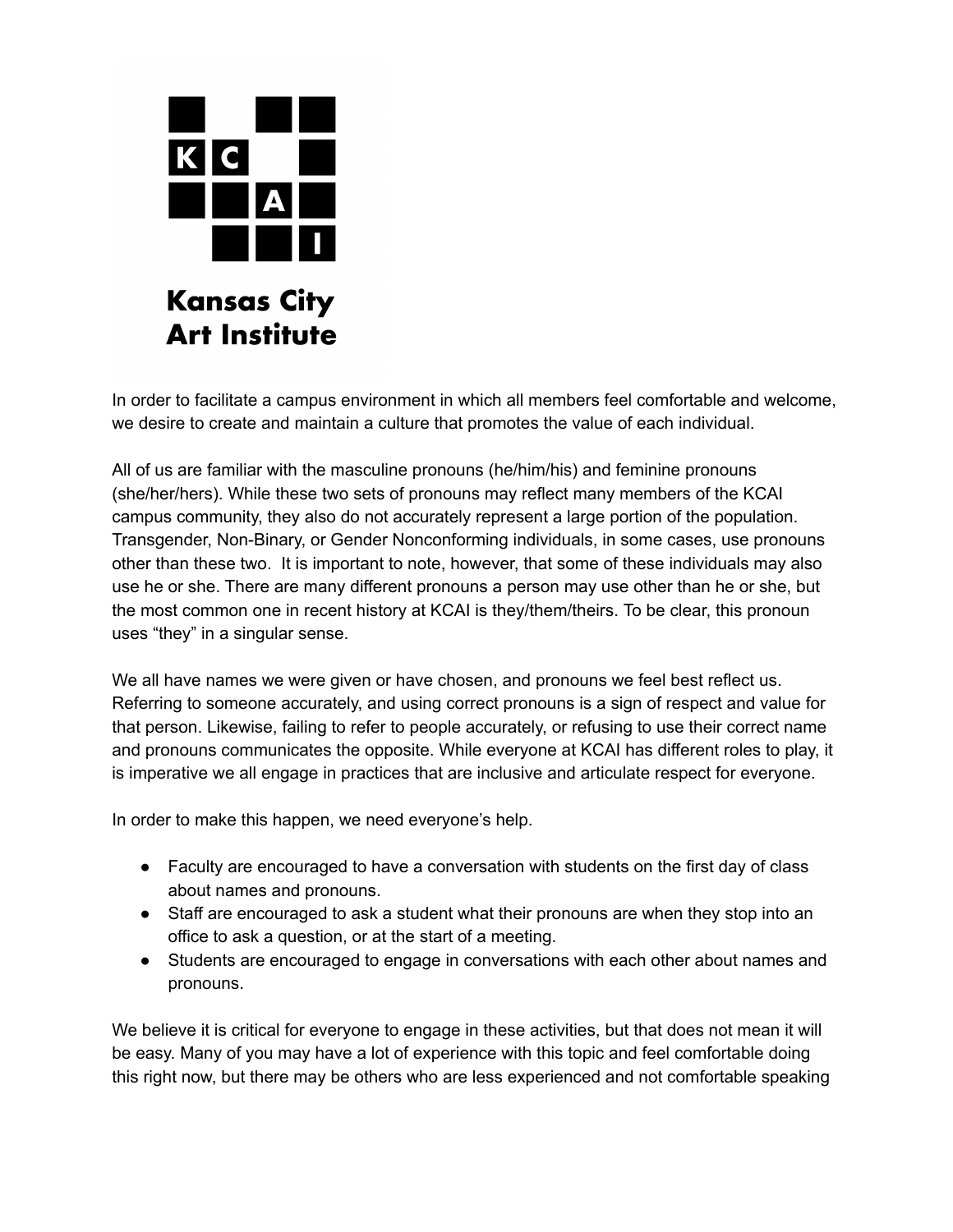

knowledgeably on this topic. In the spirit of preparing all members of our campus community to successfully engage and have these conversations, the resources below have been provided.

We trust that everyone at KCAI is coming from a good place in wanting to help support each other and the mission of the college, and encourage everyone to be prepared to approach this with requisite effort and professionalism. If you have any questions, or wish to discuss further, please feel free to get in contact.

Sincerely,

Joe Timson Assistant Dean of Students 816-802-3419 jtimson@kcai.edu

The link below is to a video that shares information about why pronouns are important and tips for best practices as it relates to engaging with others around this topic.

[https://www.youtube.com/watch?v=N\\_yBGQqg7kM&list=PLzvHBM3MU\\_I9y0CFH5PManC4WP](https://www.youtube.com/watch?v=N_yBGQqg7kM&list=PLzvHBM3MU_I9y0CFH5PManC4WP5qkMIAZ&index=2&t=0s) [5qkMIAZ&index=2&t=0s](https://www.youtube.com/watch?v=N_yBGQqg7kM&list=PLzvHBM3MU_I9y0CFH5PManC4WP5qkMIAZ&index=2&t=0s)

The link below is a quick reference guide that contains practical suggestions for ways to develop an open dialogue about pronouns and maintain an inclusive environment.

<https://rightasrain.uwmedicine.org/life/relationships/how-to-talk-about-pronouns>